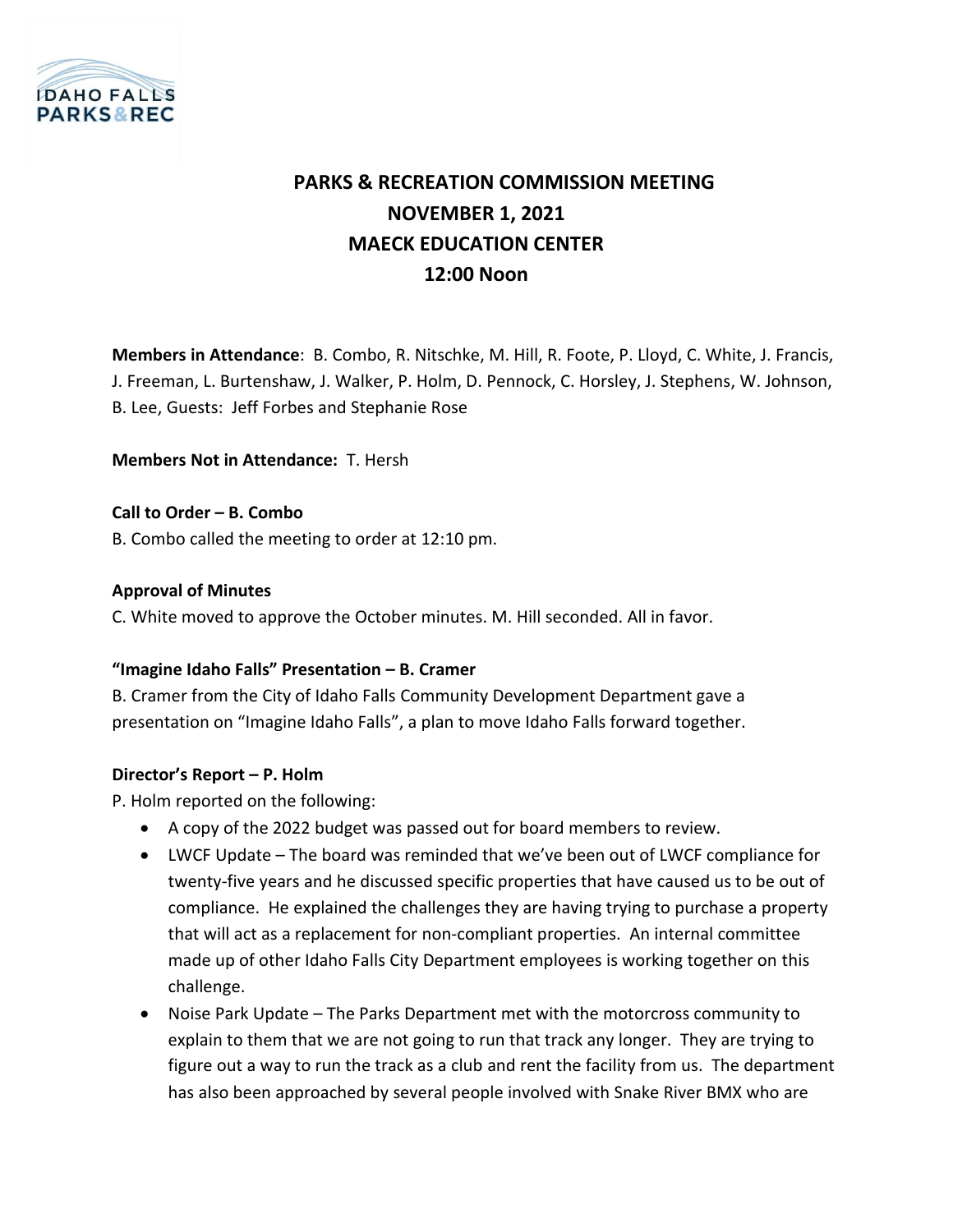interested in moving their program to Noise Park. Several more meetings with this group will be scheduled to see if this will be a feasible alternative that will benefit both the City of Idaho Falls and the Snake River BMX program.

- Heritage Park Update The Idaho Falls Rotary Club presented the Parks and Recreation Department with a donation check of \$700,000 on October 6th. We will be receiving a second check for \$100,000 at the conclusion of this project phase. A tour of Heritage Park with the Rotary Club was conducted on October 20<sup>th</sup>.
- The bid for the bentonite creek liners for Ryder Park will go out the second week of November.
- We have installed additional lighting and security cameras in several parks near bathrooms to deter vandalism.
- Skyline Tennis Courts The formal bid is going out and the average cost estimate to replace tennis courts is \$350,000.
- Upcoming Projects: Director Holm discussed upcoming projects including updating lighting to LED's, roadway repair, bleacher replacement, and metal siding on shelters. These upgrades will be at Tautphaus Park. There will be an upper deck replacement at Sportsman's Park and a replacement deck at Jensen's Overlook. Playground equipment will be installed at Liberty Park, a niche wall will be built at Rose Hill Cemetery, and there will be playground and irrigation improvements at Sunnyside Mel Erickson Park.
- War Bonnet update Director Holm reported that the War Bonnet Round Up was inducted into the Hall of Fame and that the rodeo has been nominated as one of the top five medium rodeos in the Wilderness Circuit. He also reported on the revenue and expenses to date for the 2021 event.
- Pinecrest Irrigation Project The irrigation project is going well, and Heritage Links is continuing to work on the back nine holes of the golf course.
- Soccer Complex Director Holm will be meeting with Rick Cloutier the director of the Idaho Falls Airport on the property housing the Old Butte Soccer Complex and the forty acres just west of the complex. This soccer complex property is owned by the airport and we could lose use of it in the future.

# **Division Updates**

# **Parks – R. Campbell (absent) – reported by J. Stephens**

J. Stephens reported on the following:

- The irrigation system blow outs were completed Monday, November  $1<sup>st</sup>$ .
- The Department is working on holiday lights, holiday decorations and turf applications.

#### **Zoo – D. Pennock**

D. Pennock reported on the following: